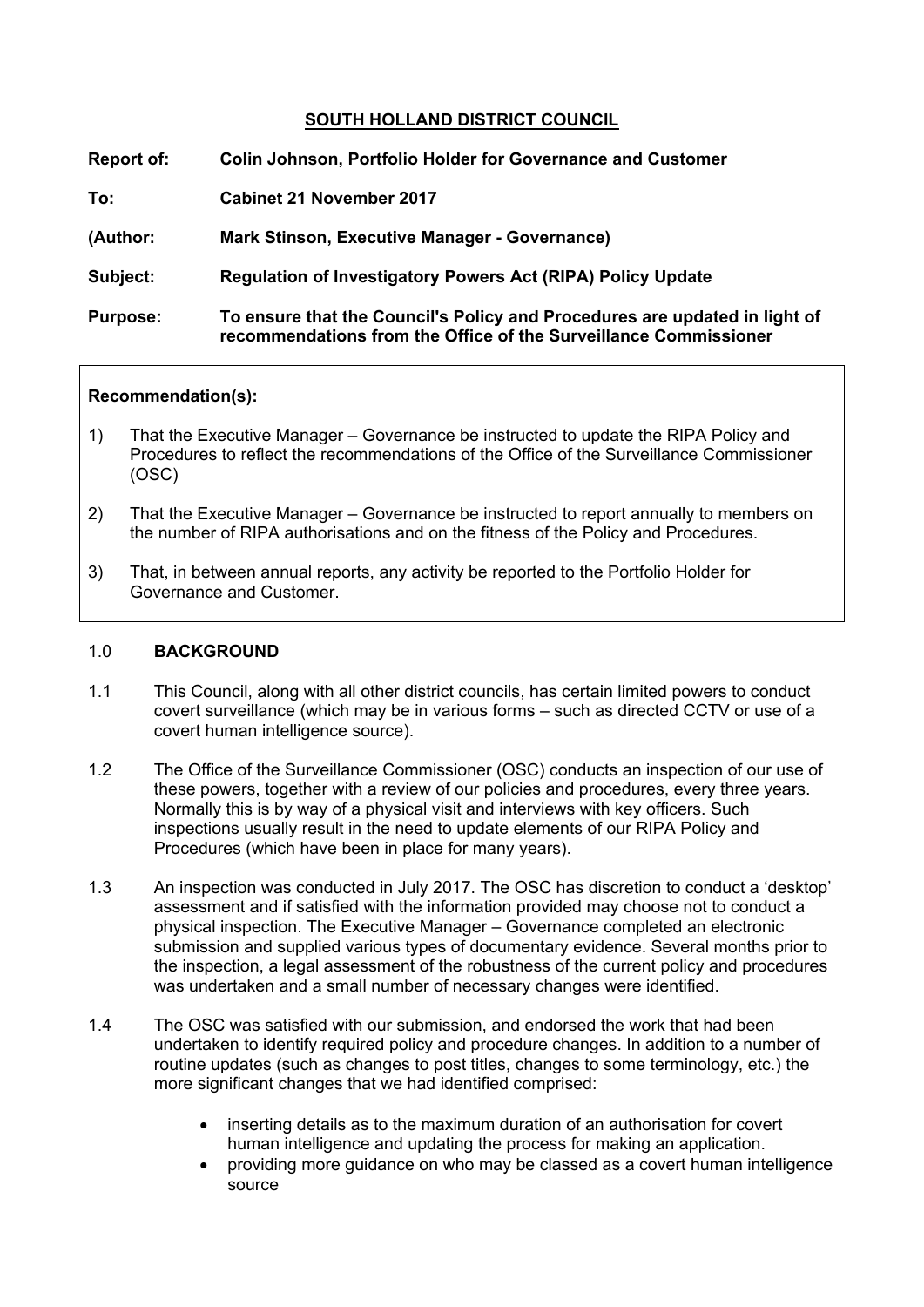- reflecting the now more limited grounds on which an authorisation may be granted.
- providing additional practical guidance on the role of individuals in the process, and the maintenance of records
- implementing a mechanism for reporting to members regularly on use of the powers and on the fitness of the existing policy.
- adding the need to have regard to guidance issued by the Surveillance Camera Commissioner.
- adding guidance on internet investigations and in particular the use of social networking sites.
- the need for more regular training for those who may seek or authorise covert surveillance.
- 1.5 The OSC made only one additional recommendation that had not been identified proactively (this related to who should attend court should a RIPA application be made).

# 2.0 **OPTIONS**

- 2.1 To approve the recommendations.
- 2.2 To leave the Policy and Procedures unchanged. In view of the fact that all of the proposed amendments have been approved or proposed by the OSC this option is not recommended.

# 3.0 **REASONS FOR RECOMMENDATION(S)**

3.1 To ensure that the Council's Policy and Procedures are fit for purpose and compliant with current legal requirements and guidance.

### 4.0 **EXPECTED BENEFITS**

4.1 On updating the Policy and Procedures in accordance with the OSC recommendations, the Council can be confident that any authorisations that may need to be granted in the future will be done so following a robust process which will minimise the potential for challenge.

### 5.0 **IMPLICATIONS**

In preparing this report, the report author has considered the likely implications of the decision - particularly in terms of Carbon Footprint / Environmental Issues; Constitutional & Legal; Contracts; Corporate Priorities; Crime & Disorder; Equality & Diversity/Human Rights; Financial; Health & Wellbeing; Reputation; Risk Management; Safeguarding; Staffing; Stakeholders/Consultation/Timescales; Transformation Programme; Other. Where the report author considers that there may be implications under one or more of these headings, these are identified below.

### 5.1 **Constitution & Legal**

- 5.1.1 Our statutory powers are set out in the Regulation of Investigatory Powers Act 2000 and associated legislation, regulations and guidance.
- 5.1.2 The RIPA policy does not form part of the Policy Framework and is therefore an executive function.